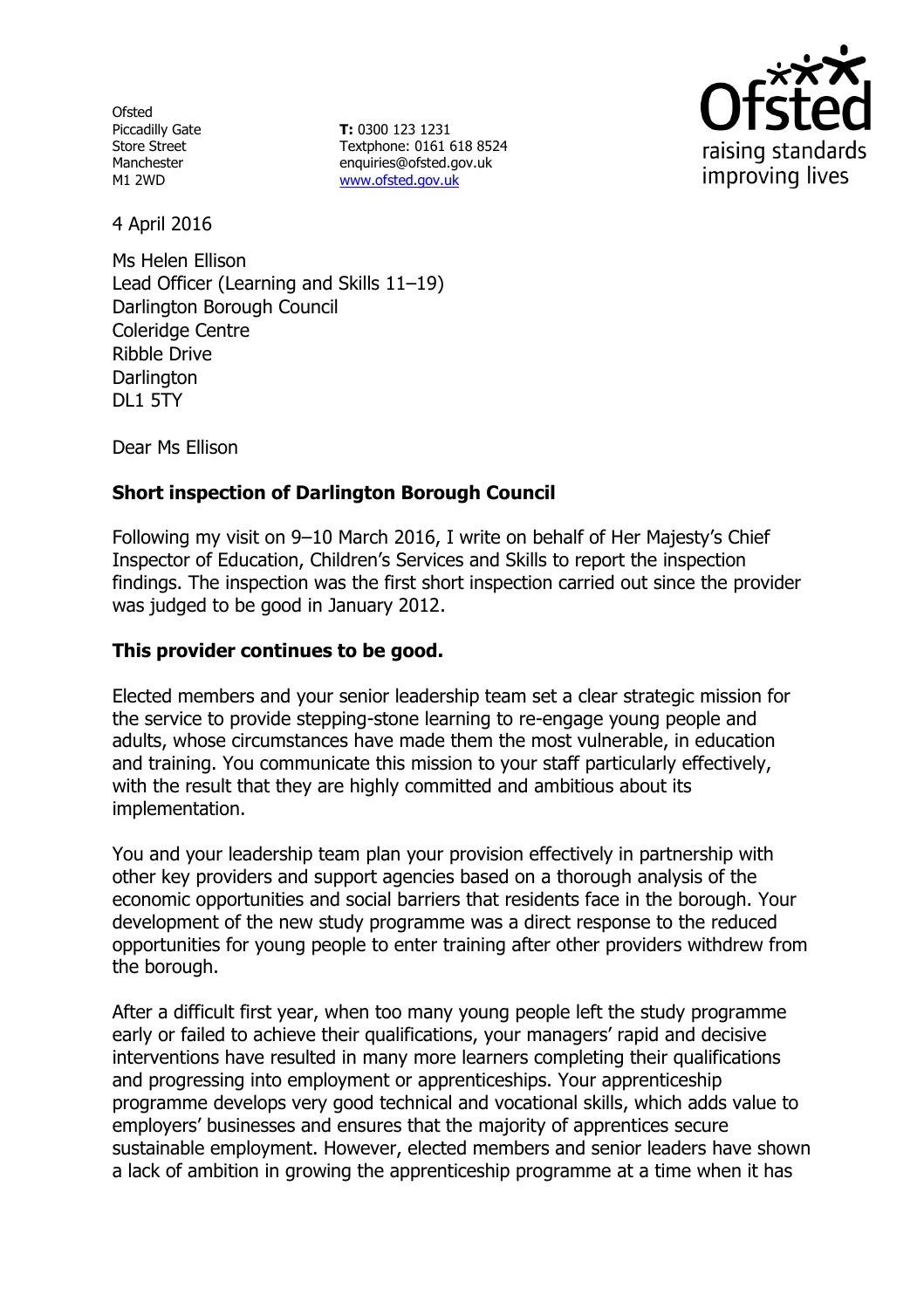

been a high priority of central government. As a consequence, many young people have been denied access to this successful provision.

Your managers and tutors have sustained the high quality of the community learning programme since the last inspection, with your family learning programmes having transformative effects on the lives of many parents and their children. Adult learners on family learning courses not only develop in personal confidence, but they also acquire the skills and knowledge to support the educational development of their own children, particularly in literacy and numeracy. Many parents go on to achieve qualifications in English and mathematics. Your community learning programme is designed very effectively to enable learners to develop their skills through various levels of progression, rather than being recycled through repeat courses.

You and your managers have a good understanding of the strengths and areas for development of your service. Your self-assessment process is highly inclusive of all levels of staff within the organisation and uses the views of learners and key stakeholders effectively to improve the provision. Your resulting quality improvement plan is therefore an accurate picture of what you need to do to improve. Your managers implement improvement actions decisively, as demonstrated by the rapid improvement in retention and achievement rates on the study programme.

You have made good progress in addressing the majority of areas for improvement since your previous inspection. Your systems for monitoring the progress of apprentices on programmes, and for identifying and supporting those at risk of leaving are now effective. As a consequence, apprentices' success rates within planned timescales are above the national rates. The quality of teaching, learning and assessment seen on inspection remains good. You and your managers have empowered your tutors and assessors to take greater responsibility for sharing good practice among themselves, through such initiatives as the teaching and learning hub and the network of learning champions. However, in their observation reports, managers are still focusing too much on teaching techniques and procedures, rather than their impact on learning, thus inhibiting tutors' understanding of how to improve further. Your self-assessment and quality improvement planning processes are now much more effectively informed by good-quality data, and your staff, at all levels, now use these data to help them identify what they need to improve.

## **Safeguarding is effective.**

The leadership team has ensured that safeguarding arrangements are effective and it takes appropriate actions to safeguard learners. The designated safeguarding officer for the service takes a strong lead in promoting a culture of safeguarding across the whole service. A comprehensive and up-to-date single record is in place for all staff, which details the status of their employment and disclosure checks, and the training they have undertaken. All staff, irrespective of role, receive level 1 safeguarding training, with managers and those working with children and young people completing training at level 2. As a result, managers and tutors have a good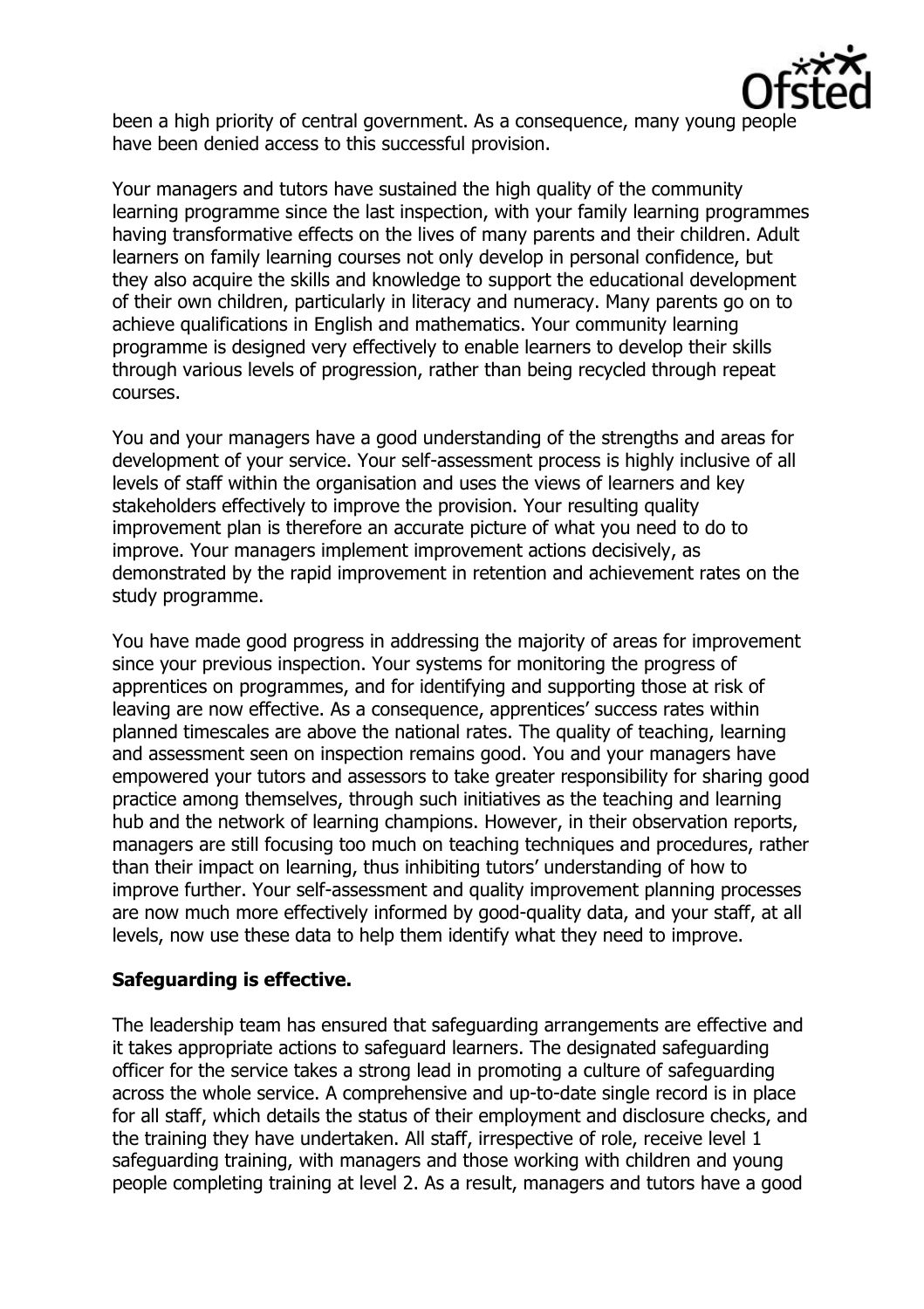

understanding of the anxieties and concerns of their learners which give rise to safeguarding incidents.

The designated safeguarding officers have effective links with the local authority's safeguarding boards, and a good practical knowledge of how their referral mechanisms work. Managers have dealt with the small number of incidents swiftly and appropriately. Learners feel safe, and are confident about how to report any safeguarding incidents or concerns.

Managers have implemented the 'Prevent' duty, but the impact is not yet evident among learners, whose understanding of the risks associated with extremism and how to protect themselves is shallow. Managers have developed resources to promote fundamental British values, but the majority of tutors and assessors do not have the confidence to embed them seamlessly into lessons and reviews.

# **Inspection findings**

- The governance of the service is good. Elected members hold managers to account for the service's performance through regular reports at the council's scrutiny committee. The portfolio holder is updated on developments through briefings from the director. Elected members have been particularly supportive of initiatives to reduce the numbers of young people not in education, employment or training, such as the transfer of the service's study programme into town centre facilities. The senior leadership's focus on adult provision has been less effective. There have been delays in getting a new post for employer engagement in place, which has held back the expansion of the apprenticeship programme.
- Managers' planning of the curriculum is highly effective. They conduct an annual review of the curriculum based on local labour market intelligence, the priorities of the local enterprise partnership, and the views of partners and learners. Managers work effectively with partners to design bespoke courses to meet the needs of specific groups, or to make changes to the way they deliver courses to make them more accessible. For example, staff developed entry level programmes for a group of people recovering from drug and alcohol abuse, and made courses available for the homeless in their hostel. A level 3 course was designed for the volunteers on a restorative justice project, while the borough's newly appointed family support workers were all trained by the service. Partners value the great care and support that tutors give to their vulnerable clients, and appreciate the way they are kept informed of their learners' progress on courses.
- Managers have successfully implemented changes in the way the study programmes are delivered. They have invested in an additional training facility in the town centre, making it more accessible to learners. They have improved tracking of learners' progress, alongside increased levels of support for learners at risk of leaving early. These changes have had a very positive impact on the proportion of learners who successfully achieve their qualifications. Retention improved by 19 percentage points between 2013/14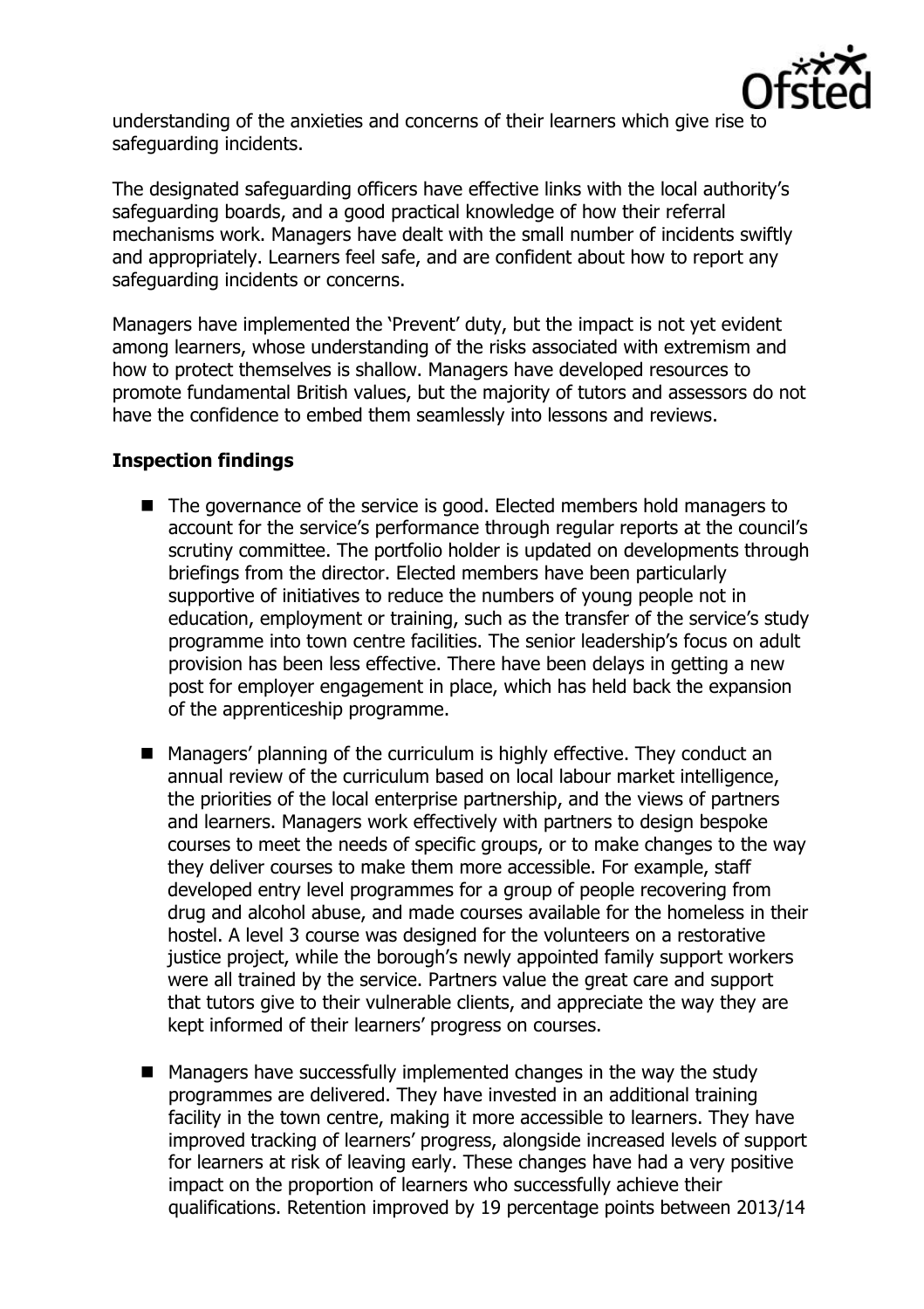

and 2014/15, and has been sustained into the current year, with achievement rates improving by 18 percentage points, and outcomes for learners are now good overall. The majority of learners develop good English and mathematics skills based on rigorous initial and diagnostic assessment. However, there is some inconsistency between tutors in the embedding of individual targets in English and mathematical skills, which prevents a minority of learners from progressing in all aspects of the programme. Teachers have organised a comprehensive range of enrichment activities, and the quality and quantity of work placements have increased which helps learners to develop good employability skills. Over half of learners now progress onto apprenticeships and into employment.

- Managers have effectively addressed the low rates of completion within planned timescales on the apprenticeship programmes since the previous inspection. Across all age groups, and at both intermediate and advanced levels, the great majority of apprentices achieve within their planned timescales. Managers now rigorously monitor the progress of apprentices, with any who fall behind being supported by a mentor. Initial information, advice and guidance ensure that apprentices are placed on the right level course that suits their needs and vocational aspirations. Apprentices develop good practical skills and technical knowledge, such as in the use of power tools and how to apply health and safety principles to plan their work. Employers are confident that the skills developed by apprentices add value to their businesses, such as the joinery subcontractor who says he is two days ahead of schedule due to apprentices fitting skirting boards so skilfully. Tutors and assessors support apprentices to develop their English skills through the routine correction of their written work and engaging activities such as 'homophone bingo'. Managers have invested in new resources, such as modern vehicles and diagnostic testing kits, so apprentices can work on current industry standard equipment.
- Staff use the system for recognising and recording progress and achievement effectively to underpin the high success in the large community learning programme. Tutors conduct thorough initial assessments to ensure that learners are on programmes that match their aspirations and prior levels of learning. Tutors plan learning for individual learners based on specific and measurable targets, such as practising auto-focus techniques on a digital photography course. Tutors monitor learners' progress against their targets effectively. Managers audit learners' files to ensure that learners' targets are challenging enough. Although moderation takes place, the arrangements for this are not sufficiently consistent across all subjects within community learning.
- Managers have effectively empowered their tutors and assessors to share good practice in teaching, learning and assessment among their peers. A group of tutors and assessors who have received good and outstanding grades in observations have been recruited onto the observation team and appointed as learning champions. Through a learning and teaching hub, they support tutors and assessors to improve their practice, both through formal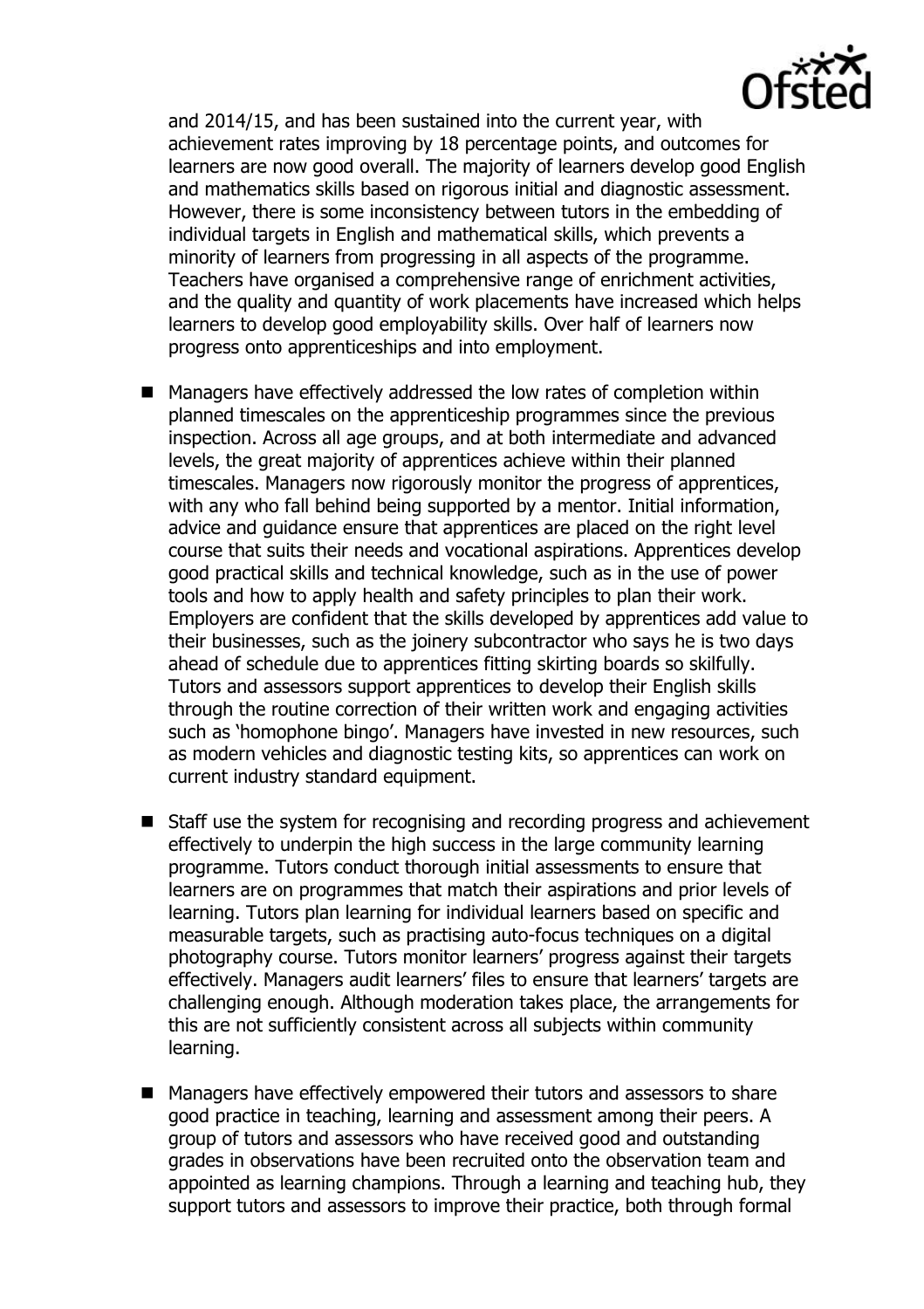

training sessions and informal support. As a consequence, the percentage of tutors and assessors who have achieved good or outstanding grades in observed lessons in the service has gradually increased over the past two years. However, managers recognise that their system for grading tutors and assessors may be overgenerous, and they are in the process of revising the system. Observers' reports do not focus sufficiently on the impact of teaching on learners' progress, being overly concerned with teaching techniques and procedures. This is preventing tutors and assessors from understanding how to move from good to outstanding.

■ Quality improvement planning in the service is highly effective. Based on an evaluative and accurate self-assessment report, managers set challenging but achievable targets in the quality improvement plan. Actions are all specific and timed, and managers take full responsibility for overseeing their implementation. The senior management team provides effective monitoring for the progress of the plan, updating actions as required. The effectiveness of the process is evident from the concerted way in which learners' completion rates on the study programme radically increased in the space of a year.

## **Next steps for the provider**

Leaders and those responsible for governance should ensure that:

- tutors effectively integrate activities into study programmes to help all learners achieve their individual targets in English and mathematics, so that they are well supported to progress in all elements of the programme
- managers in community learning consistently apply moderation arrangements across all subject areas in relation to records of learners' progress against their individual learning targets
- **DE** observers focus on the impact of teaching on learning and learners' progress in their observation reports and the actions for improvement
- managers support tutors and assessors to deliver sessions on the 'Prevent' duty and the promotion of fundamental British values so that their learners can better understand the different types of extremism and how to protect themselves against radicalisation
- **nanagers increase the number of employers the service engages with, so** that the volume of apprenticeships can be grown.